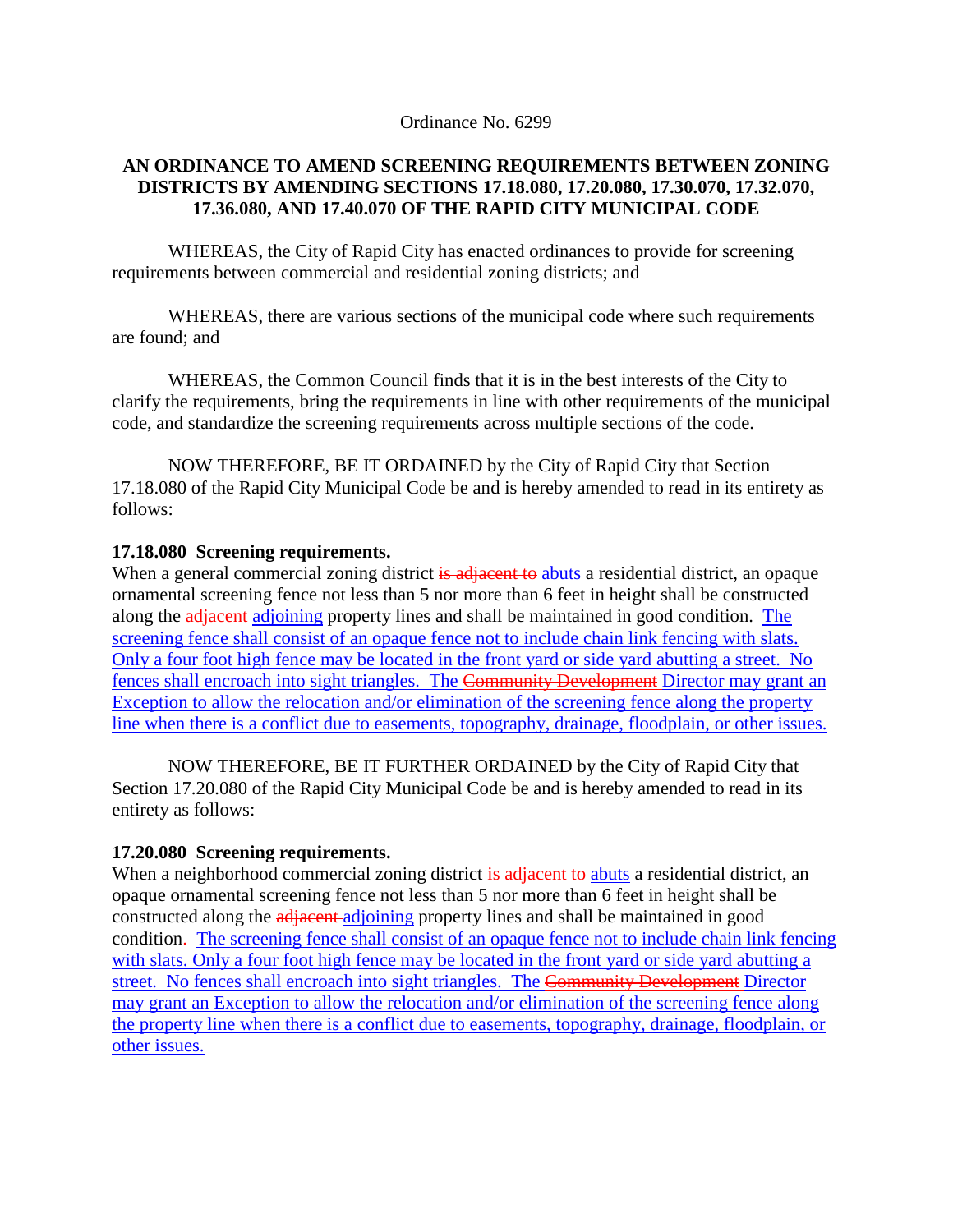NOW THEREFORE, BE IT FURTHER ORDAINED by the City of Rapid City that Section 17.30.070 of the Rapid City Municipal Code be and is hereby amended to read in its entirety as follows:

## **17.30.070 Screening requirements**

When a neighborhood shopping center is near or adjacent to abuts a residential district, fences, walls or year-round screen planting shall be provided when necessary to shield the residential districts from parking lot illumination, headlights, fumes, heat, noise and dust and to reduce the visual encroachment of commercial architecture, signs and activity on residential privacy and residential neighborhood character. . The screening fence shall consist of an opaque fence not to include chain link fencing with slats. Only a four foot high fence may be located in the front yard or side yard abutting a street. No fences shall encroach into sight triangles. The Community Development Director may grant an Exception to allow the relocation and/or elimination of the screening fence along the property line when there is a conflict due to easements, topography, drainage, floodplain, or other issues.

NOW THEREFORE, BE IT FURTHER ORDAINED by the City of Rapid City that Section 17.32.070 of the Rapid City Municipal Code be and is hereby amended to read in its entirety as follows:

## **17.32.070 Screening requirements.**

When a neighborhood community shopping center is near or adjacent to abuts a residential district, fences, walls or year-round screen planting shall be provided when necessary to shield the residential districts from parking lot illumination, headlights, fumes, heat, noise and dust and to reduce the visual encroachment of commercial architecture, signs and activity on residential privacy and residential neighborhood character. . The screening fence shall consist of an opaque fence not to include chain link fencing with slats. Only a four foot high fence may be located in the front yard or side yard abutting a street. No fences shall encroach into sight triangles. The Community Development Director may grant an Exception to allow the relocation and/or elimination of the screening fence along the property line when there is a conflict due to easements, topography, drainage, floodplain, or other issues.

NOW THEREFORE, BE IT FURTHER ORDAINED by the City of Rapid City that Section 17.36.080 of the Rapid City Municipal Code be and is hereby amended to read in its entirety as follows:

### **17.36.080 Screening requirements.**

Whenever a hotel-motel district is adjacent to abuts a side or rear yard of a residential district, an opaque ornamental screening fence of not less than 5 and no more than 6 feet in height shall be constructed along the adjacent adjoining property lines and shall be maintained in good condition. The screening fence shall consist of an opaque fence not to include chain link fencing with slats. Only a four foot high fence may be located in the front yard or side yard abutting a street. No fences shall encroach into sight triangles. The Community Development Director may grant an Exception to allow the relocation and/or elimination of the screening fence along